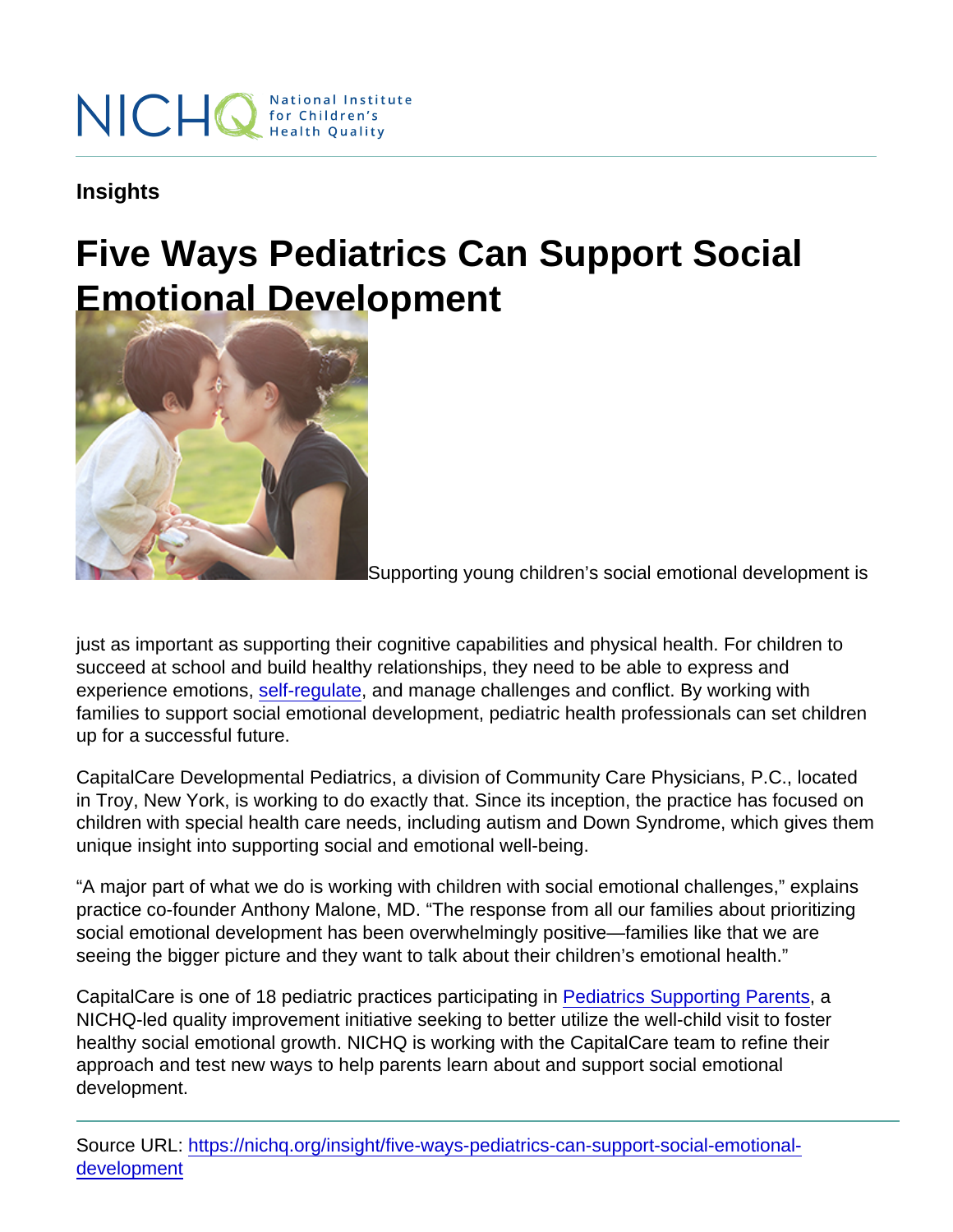From enhancing parent-child relationships to supporting children in foster care, CapitalCare's efforts to promote social emotional development are inspiring. Here, Malone shares five opportunities pediatric professionals can use in their own work.

### 1. Commit to a culture shift

Pediatric practices can fall into the trap of looking at social emotional development as something they need to "fit in" to well-child visits, says Malone. This mindset automatically positions social emotional health as secondary to physical health, and consequently, supporting it becomes the first thing to go when schedules get too busy. Shifting to a culture that views social emotional health as paramount to children's health is essential.

"Shifting our office culture has been the driving force behind every change we've made," says Malone. "We always say, 'you need a champion to encourage buy-in,' and that's true; champions bring enthusiasm and a clear message to the table and inspire others. But champions can't do it alone; they need to have administrative support behind them, so they don't get backed into a corner when trying to change processes."

## 2. Make breastfeeding a priority

Breastfeeding not only has incredible nutritional benefits for both mom and baby; it also promotes social emotional development, says Malone. [Studies show](https://www.ncbi.nlm.nih.gov/pmc/articles/PMC6096620/) that the oxytocin from breastmilk and released through breastfeeding can facilitate social emotional growth and reduce negative tendencies, such as withdrawal and anxiety. Moreover, breastfeeding promotes a trusting mother-baby relationship, which fosters healthy brain development. Malone advises talking to families about the benefits of breastfeeding during well-child visits and, if possible, having a lactation consultant on staff who can support new mothers in breastfeeding.

### 3. Help parents be great teachers

CapitalCare uses a multimodal approach to help parents and caregivers learn how to best support their children's social emotional development. They play educational videos in the waiting room so families can learn about social emotional development while they wait for appointments; and they've recently started giving families parenting books they can take home, so learning doesn't stop after the pediatric visit.

They've also implemented multiple strategies to encourage positive parent-child interactions once families go home. For the past four years, CapitalCare has participated in Reach Out and Read, a national program for public literacy that provides children's books during well-child visits so that families can read to their children at home. Now, through Pediatrics Supporting Parents, CapitalCare has added a new interactive element to the well-child visit: a toy giveaway. The practice staff provide a simple toy to encourage play when parents get home, review a set of instructions about how to use the toy, and then follow up with families at their next visit. The response from families has been entirely enthusiastic.

### 4. Provide all relevant screenings and follow-up